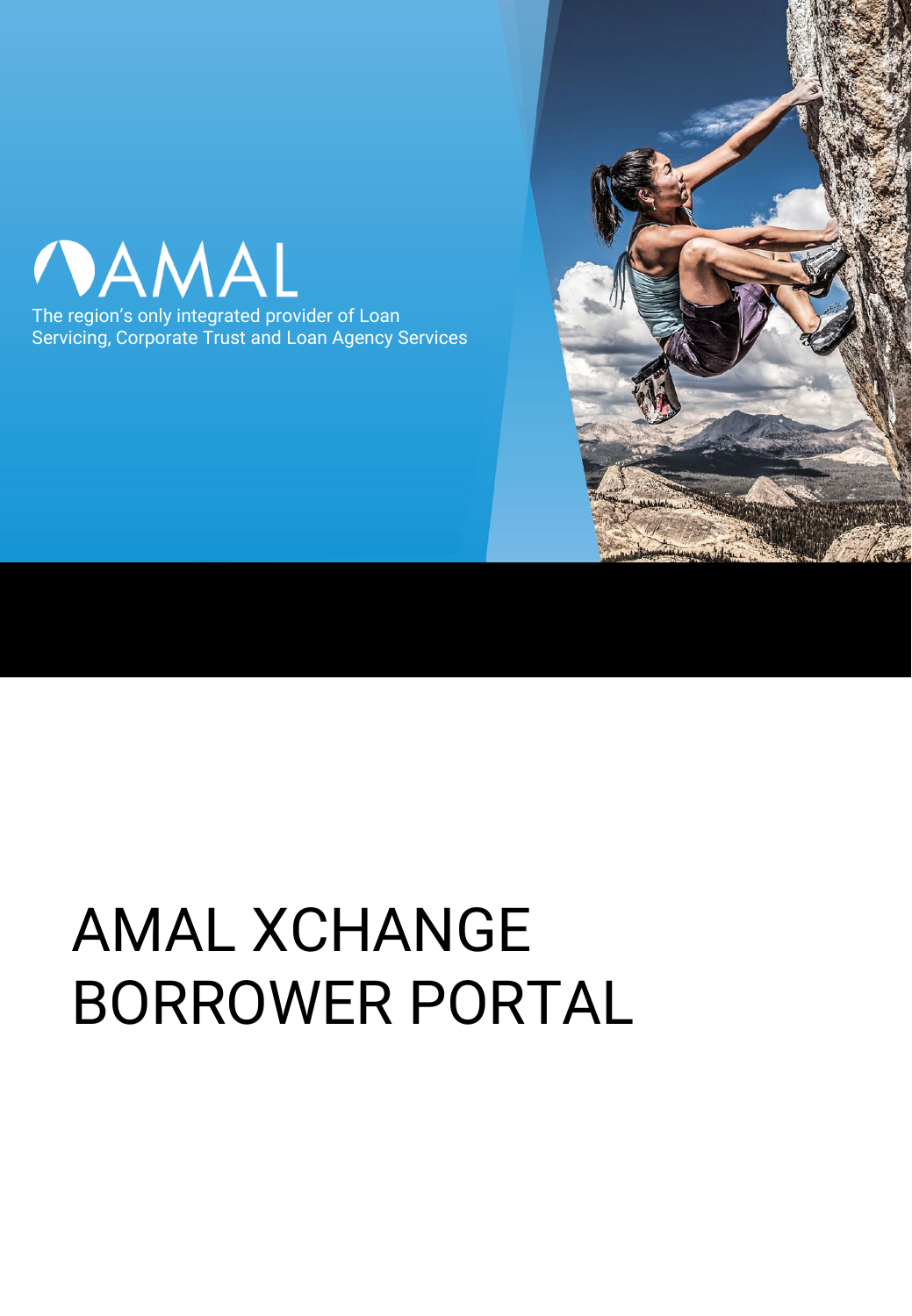

 $\Box$ 

|           | $\cdot$ Athl $\boxtimes$ |                | hqqo@p@hiql⊠ | d⊠          | loolto⊠ | aqopoqqhkq⊠ |   |  |         |
|-----------|--------------------------|----------------|--------------|-------------|---------|-------------|---|--|---------|
| $\bullet$ | $\overline{\phantom{0}}$ |                |              |             | П       |             |   |  |         |
| $\bullet$ |                          | $\blacksquare$ | П            | ┑           |         |             |   |  |         |
|           | $\bullet$ $\Box$         |                |              |             |         | ┑           | П |  |         |
| $\bullet$ |                          |                | ПП           |             |         |             |   |  |         |
| $\bullet$ | . 1                      | П              |              | Π<br>$\Box$ | П       |             | Л |  | $\perp$ |
| $\bullet$ |                          |                |              |             |         |             |   |  |         |
| $\bullet$ |                          | П              |              |             |         | ┐⊓          |   |  |         |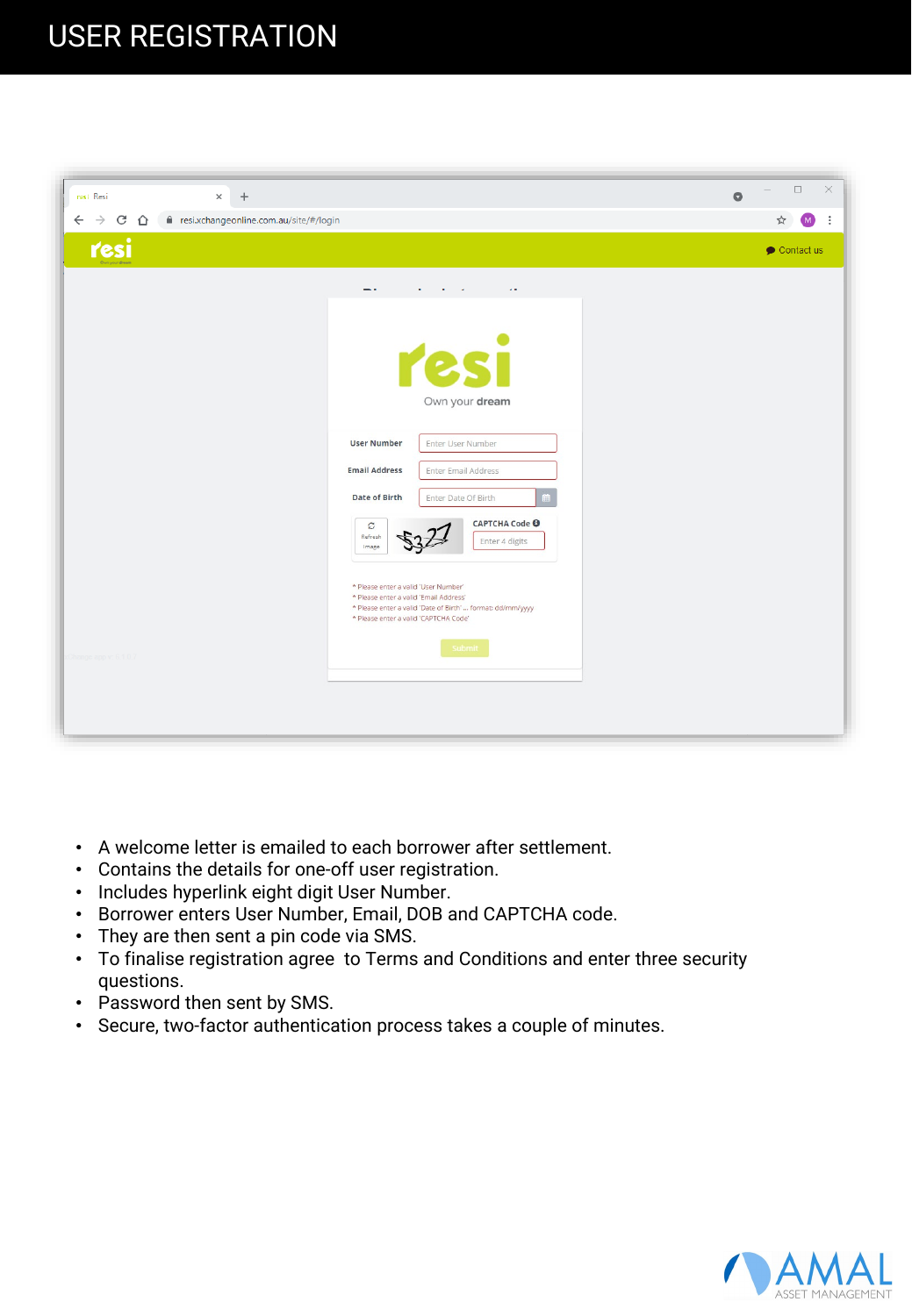| $+$<br>resi Resi<br>$\times$                                                            | $\bullet$                      | $\times$<br>$\Box$   |
|-----------------------------------------------------------------------------------------|--------------------------------|----------------------|
| $\leftarrow$ $\rightarrow$ C $\leftarrow$  <br>e resi.xchangeonline.com.au/site/#/login |                                | ☆<br>M<br>$\cdot$ :  |
| resi                                                                                    |                                | $\bullet$ Contact us |
|                                                                                         | Please login to continue       |                      |
|                                                                                         | resi<br>Own your dream         |                      |
|                                                                                         | <b>User Number</b><br>Password |                      |
|                                                                                         | Show my password               |                      |
|                                                                                         | Login                          |                      |
|                                                                                         | Forgot your account details?   |                      |
|                                                                                         |                                |                      |
| cChange app v: 6.1.0.7                                                                  |                                |                      |
|                                                                                         |                                |                      |
|                                                                                         |                                |                      |

- Borrowers login using their User Number and Password.
- Click the link to reset the Password or recover the User Number.
- For further assistance click Contact Us in the menu ribbon.

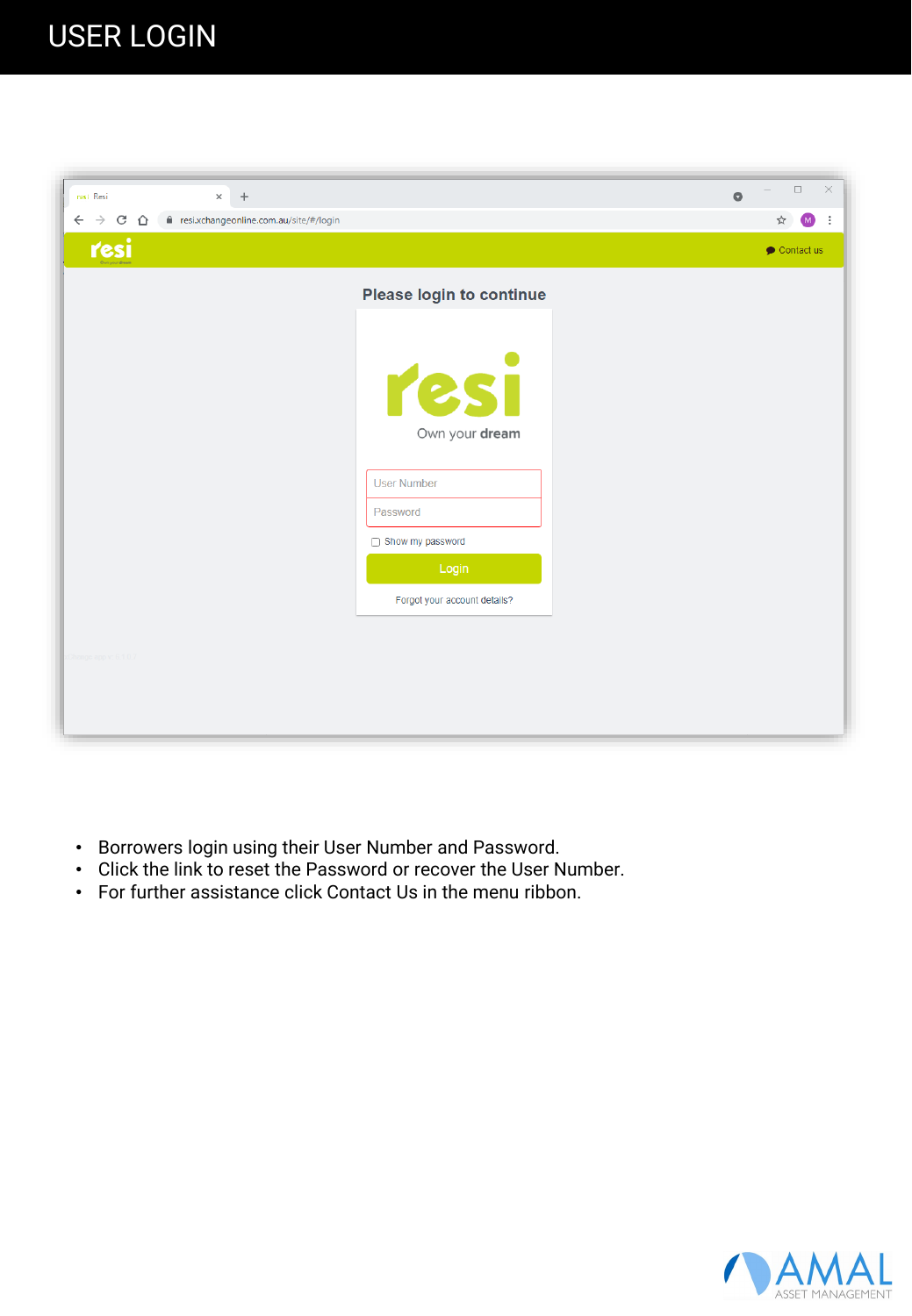### YOUR ACCOUNTS

| resi Resi                             | $\times$<br>$+$                                | $\bullet$                                                                                         | $\square$<br>$\qquad \qquad$    | $\times$                 |
|---------------------------------------|------------------------------------------------|---------------------------------------------------------------------------------------------------|---------------------------------|--------------------------|
| $\leftarrow$ $\rightarrow$ C $\Omega$ | esi.xchangeonline.com.au/site/#/accounts/      |                                                                                                   | $\blacksquare$<br>$\frac{1}{M}$ | ÷                        |
| resi                                  |                                                | $\blacktriangleright$ Manage<br><b>A</b> Accounts<br>Contact us                                   | a Sign out                      |                          |
|                                       | <b>Your Accounts</b>                           |                                                                                                   |                                 |                          |
|                                       | 500787<br>Test Principal and Interest Variable | <b>BALANCE</b><br>\$645,590.15<br><b>REDRAW</b><br>\$0.00<br>⋗                                    |                                 |                          |
|                                       | 500788<br><b>Test Offset Account</b>           | <b>BALANCE</b><br>$-$ \$29,834.00<br><b>REDRAW</b><br>$-$ \$29,834.00<br>$\overline{\phantom{a}}$ |                                 |                          |
|                                       | 500789<br><b>Test Basic Loan</b>               | <b>BALANCE</b><br>-\$354,882.99<br><b>REDRAW</b><br>$-$ \$249,486.74<br>D                         |                                 | $\overline{\phantom{a}}$ |

- List of all borrower accounts.
- Click to view details relating to each account.

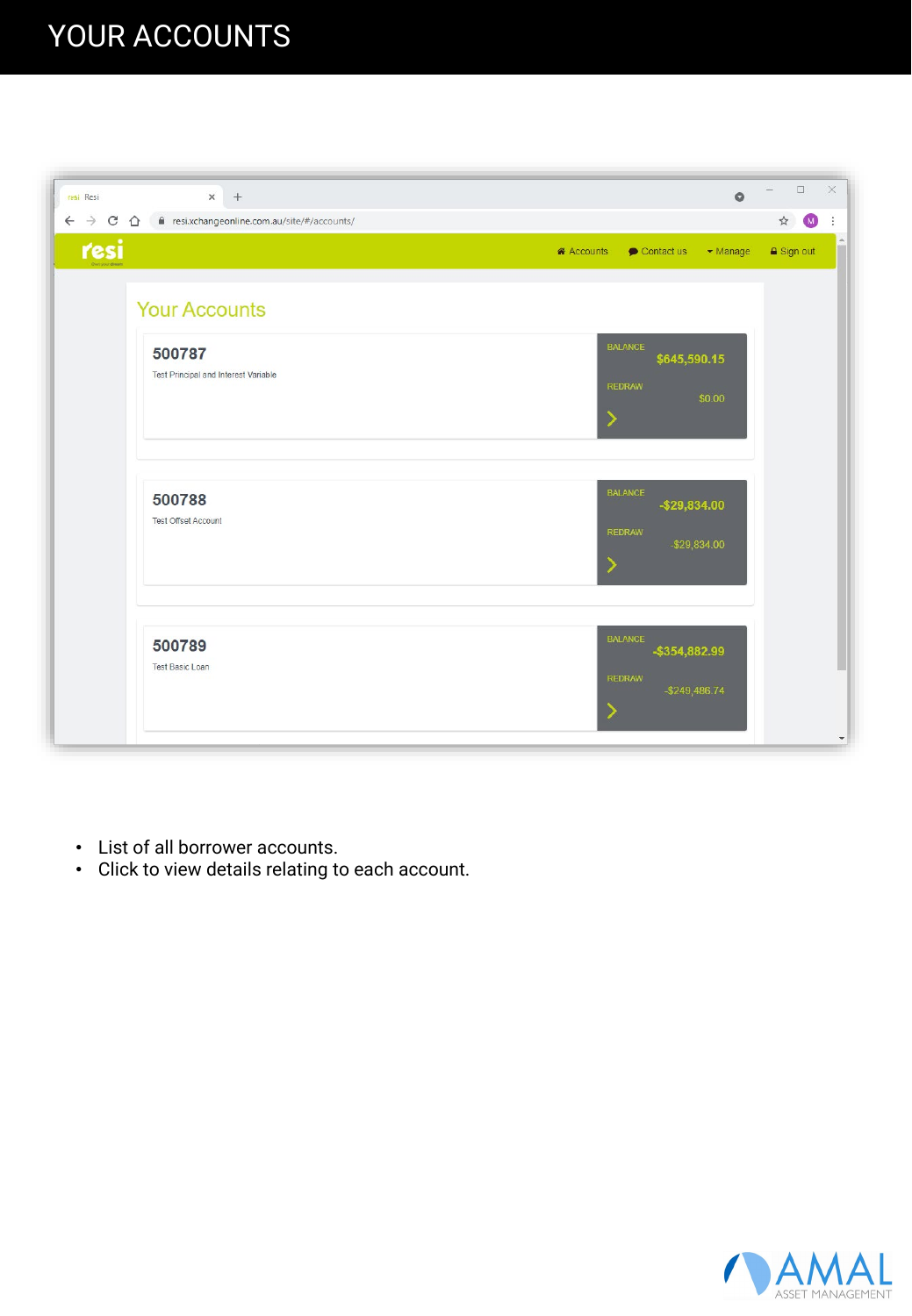### TRANSACTIONS TAB

| resi Resi                          | $\ddot{}$<br>$\times$ |                                                                                   |                  |                                    | $\bullet$                    | $\Box$              | $\times$ |
|------------------------------------|-----------------------|-----------------------------------------------------------------------------------|------------------|------------------------------------|------------------------------|---------------------|----------|
| C<br>$\leftarrow$<br>$\rightarrow$ | ∩                     | e resi.xchangeonline.com.au/site/#/accounts/0/transactions                        |                  |                                    |                              | $\blacksquare$<br>☆ |          |
| resi                               |                       |                                                                                   |                  | $\bullet$ Contact us<br>i Accounts | $\blacktriangleright$ Manage | <b>△</b> Sign out   |          |
|                                    | <b>Your Accounts</b>  | 500787 - Principal And<br>Interest<br><b>Test Principal and Interest Variable</b> |                  | <b>BALANCE</b><br><b>REDRAW</b>    | \$645,590.15<br>\$0.00       |                     |          |
|                                    | <b>Transactions</b>   | <b>Statements</b>                                                                 | <b>Transfers</b> |                                    | <b>Account Details</b>       |                     |          |
|                                    |                       |                                                                                   |                  |                                    | <b>±</b> Export to csv file  |                     |          |
|                                    | Date                  | <b>Description</b>                                                                |                  | Amount                             | <b>Balance</b>               |                     |          |
|                                    | 17-Jun-2021           | Interest                                                                          |                  | \$2,403.58                         | \$645,590.15                 |                     |          |
|                                    | 17-May-2021           | Interest                                                                          |                  | \$2,317.66                         | \$643,186.57                 |                     |          |
|                                    | 17-Apr-2021           | Interest                                                                          |                  | \$2,386.00                         | \$640,868.91                 |                     |          |
|                                    | 17-Mar-2021           | Interest                                                                          |                  | \$2,147.85                         | \$638,482.91                 |                     |          |
|                                    | 17-Feb-2021           | Interest                                                                          |                  | \$2,369.12                         | \$636,335.06                 |                     |          |
|                                    | 17-Jan-2021           | Interest                                                                          |                  | \$2,360.30                         | \$633,965.94                 |                     |          |
|                                    | 17-Dec-2020           | Interest                                                                          |                  | \$2,275.93                         | \$631,605.64                 |                     |          |
|                                    | 17-Nov-2020           | Interest                                                                          |                  | \$2,343.04                         | \$629,329.71                 |                     |          |
|                                    | 17-Oct-2020           | Interest                                                                          |                  | \$2,259.29                         | \$626,986.67                 |                     |          |
|                                    | 17-Sep-2020           | Interest                                                                          |                  | \$2,325.91                         | \$624,727.38                 |                     |          |
|                                    | 17-Aug-2020           | Interest                                                                          |                  | \$2,331.30                         | \$622,401.47                 |                     |          |

- List of all transactions processed on the account.
- Download as CSV.

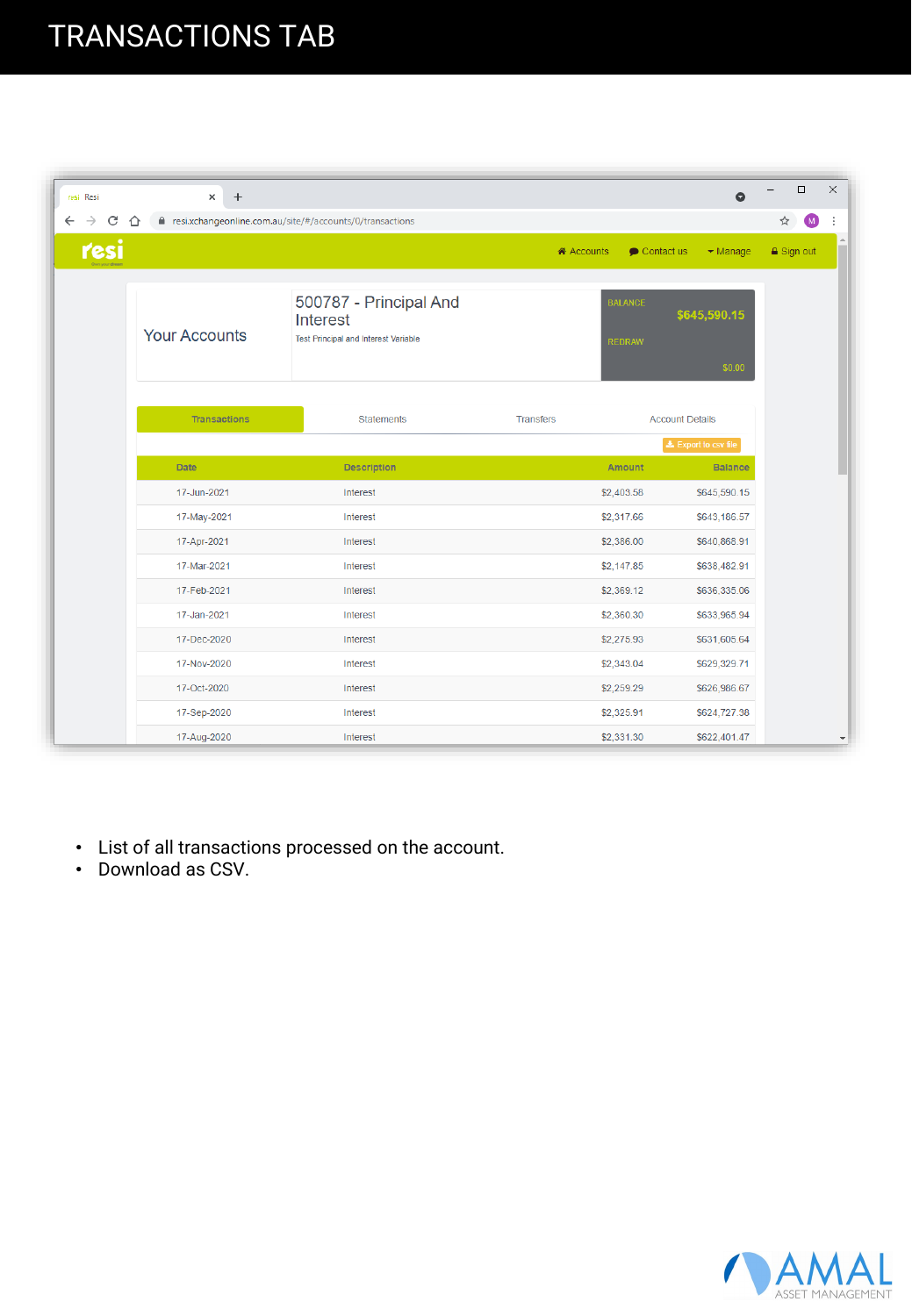#### STATEMENTS TAB

| resi Resi                               | $\times$<br>$\ddot{}$                                  |                                                                            |                                    | $\bullet$                    | $\Box$              | $\times$ |
|-----------------------------------------|--------------------------------------------------------|----------------------------------------------------------------------------|------------------------------------|------------------------------|---------------------|----------|
| C<br>$\leftarrow$<br>$\rightarrow$<br>⇧ | resi.xchangeonline.com.au/site/#/accounts/0/statements |                                                                            |                                    |                              | ☆<br>$\blacksquare$ | ÷        |
| resi                                    |                                                        |                                                                            | i Accounts<br>$\bullet$ Contact us | $\blacktriangleright$ Manage | <b>△</b> Sign out   |          |
|                                         | <b>Your Accounts</b>                                   | 500787 - Principal And<br>Interest<br>Test Principal and Interest Variable | <b>BALANCE</b><br><b>REDRAW</b>    | \$645,590.15<br>\$0.00       |                     |          |
|                                         | <b>Transactions</b>                                    | <b>Statements</b>                                                          | <b>Transfers</b>                   | <b>Account Details</b>       |                     |          |
|                                         | <b>Issued Date</b>                                     | <b>Statement</b>                                                           |                                    |                              |                     |          |
|                                         | 23-Jun-2020                                            | Statement period: 01 Mar 2020 to 23 Jun 2020                               | <b>≛</b> Download                  |                              |                     |          |
|                                         | 23-Jun-2020                                            | Statement period: 01 Jan 2020 to 23 Jun 2020                               | $\frac{1}{26}$ Download            |                              |                     |          |
|                                         | 28-Feb-2020                                            | Statement period: 02 Jan 2020 to 28 Feb 2020                               | La Download                        |                              |                     |          |
|                                         |                                                        |                                                                            |                                    |                              |                     |          |
| Channe                                  |                                                        |                                                                            |                                    |                              |                     |          |

- The borrower will receive an email when their new statement has been added to the XCHANGE portal.
- Statements can be downloaded and opened as PDFs.

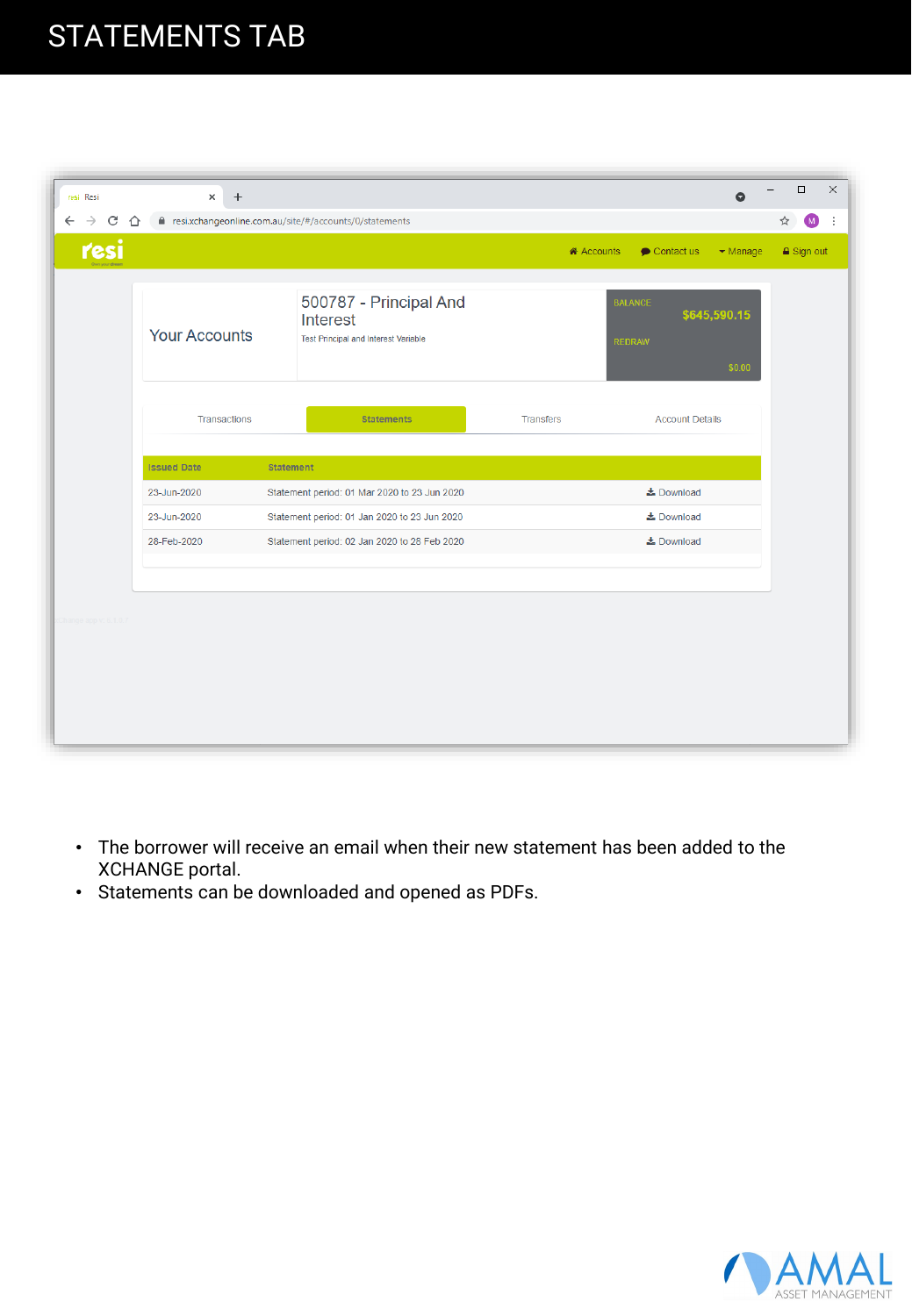#### TRANSFERS TAB

| resi Resi                          | $\times$<br>$+$                                              |                                                                                                                                                                          |                                                                                                    |                                 | $\bullet$                    |   | □                 | $\times$                 |
|------------------------------------|--------------------------------------------------------------|--------------------------------------------------------------------------------------------------------------------------------------------------------------------------|----------------------------------------------------------------------------------------------------|---------------------------------|------------------------------|---|-------------------|--------------------------|
| $\leftarrow$<br>C<br>$\rightarrow$ | e resi.xchangeonline.com.au/site/#/accounts/0/transfers<br>⇧ |                                                                                                                                                                          |                                                                                                    |                                 |                              | ☆ | (M)               |                          |
| resi                               |                                                              |                                                                                                                                                                          | « Accounts                                                                                         | $\bullet$ Contact us            | $\blacktriangleright$ Manage |   | <b>△</b> Sign out |                          |
|                                    | <b>Your Accounts</b>                                         | 500787 - Principal And<br>Interest<br><b>Test Principal and Interest Variable</b>                                                                                        |                                                                                                    | <b>BALANCE</b><br><b>REDRAW</b> | \$645,590.15<br>\$0.00       |   |                   |                          |
|                                    | Transactions                                                 | <b>Statements</b>                                                                                                                                                        | <b>Transfers</b>                                                                                   | <b>Account Details</b>          |                              |   |                   |                          |
|                                    | <b>Transfer type</b>                                         | <b>Internal Transfer</b><br>Pay Anyone                                                                                                                                   |                                                                                                    |                                 |                              |   |                   |                          |
|                                    | Transfer from $\Theta$                                       | Choose 'from' account                                                                                                                                                    | ÷                                                                                                  |                                 |                              |   |                   |                          |
|                                    | <b>Description on</b><br>your statement                      | Optional                                                                                                                                                                 |                                                                                                    |                                 |                              |   |                   |                          |
|                                    | Transfer to $\boldsymbol{\Theta}$                            | Choose 'to' account                                                                                                                                                      | Add Payee Account<br>▼                                                                             |                                 |                              |   |                   |                          |
|                                    | <b>Description on</b><br>recipient's<br>statement            | Optional                                                                                                                                                                 | Use same description, above.                                                                       |                                 |                              |   |                   |                          |
|                                    | <b>Amount</b>                                                |                                                                                                                                                                          | <b>O</b> Redraw balance: \$0.00<br><b>O</b> Redraw daily limit:<br><b>O</b> Minimum redraw amount: |                                 |                              |   |                   |                          |
|                                    | Transfer Date: <b>O</b>                                      | On Date:<br>Today<br>Same-day transfers to external bank accounts cannot be made after the 11:00 AM AEST cut-off time. The earliest time would be the next business day. | 09-July-2021                                                                                       | 雦                               |                              |   |                   | $\overline{\phantom{a}}$ |

| resi Resi                          | $\times$         | $+$                                     | Q                                                                                                                                                                                                                          | $\Box$              | $\times$ |
|------------------------------------|------------------|-----------------------------------------|----------------------------------------------------------------------------------------------------------------------------------------------------------------------------------------------------------------------------|---------------------|----------|
| C<br>$\leftarrow$<br>$\rightarrow$ | $\hat{ }$        | resi.xchangeonline.com.au/site/#/payees |                                                                                                                                                                                                                            | $\blacksquare$<br>☆ |          |
| resi                               |                  |                                         | <b>«</b> Accounts ● Contact us<br>$\blacktriangleright$ Manage                                                                                                                                                             | <b>△</b> Sign out   |          |
|                                    |                  | <b>Create new payee</b>                 |                                                                                                                                                                                                                            |                     |          |
|                                    | <b>Manage Pa</b> |                                         |                                                                                                                                                                                                                            |                     |          |
|                                    | Payee Name       | <b>Payee Names</b>                      | A name to help you identify this payee<br>+ Create payee                                                                                                                                                                   |                     |          |
|                                    | Jane Doe<br>Pa   | <b>BSB</b>                              | <b>BSB</b><br><b>BSB</b>                                                                                                                                                                                                   |                     |          |
|                                    |                  | <b>Account Name</b>                     | <b>*</b> Delete payee<br>Bank account name                                                                                                                                                                                 |                     |          |
|                                    |                  | <b>Account Number</b>                   | Account number                                                                                                                                                                                                             |                     |          |
|                                    |                  | <b>D SMS Code</b>                       | Send me an SMS Code<br>Enter SMS Code                                                                                                                                                                                      |                     |          |
|                                    |                  |                                         | Cancel<br>Create                                                                                                                                                                                                           |                     |          |
|                                    |                  |                                         | * Account names are not used to process payments. Please double check BSB and<br>account number. Entering incorrect details may result in the wrong account being<br>credited and we may not be able to recover the funds. |                     |          |
|                                    |                  |                                         | * Warning: Be cautious of emails asking you to change payee account details as it could<br>be a scam. Please call the payee to verify legitimacy before making changes.                                                    |                     |          |
|                                    |                  |                                         |                                                                                                                                                                                                                            |                     |          |

- Transfer funds between loans and or offset accounts.
- Pay anyone functionality (use for re-draws).
- Create and mange external payees.
- Two-factor authentication to nominated mobile phone.

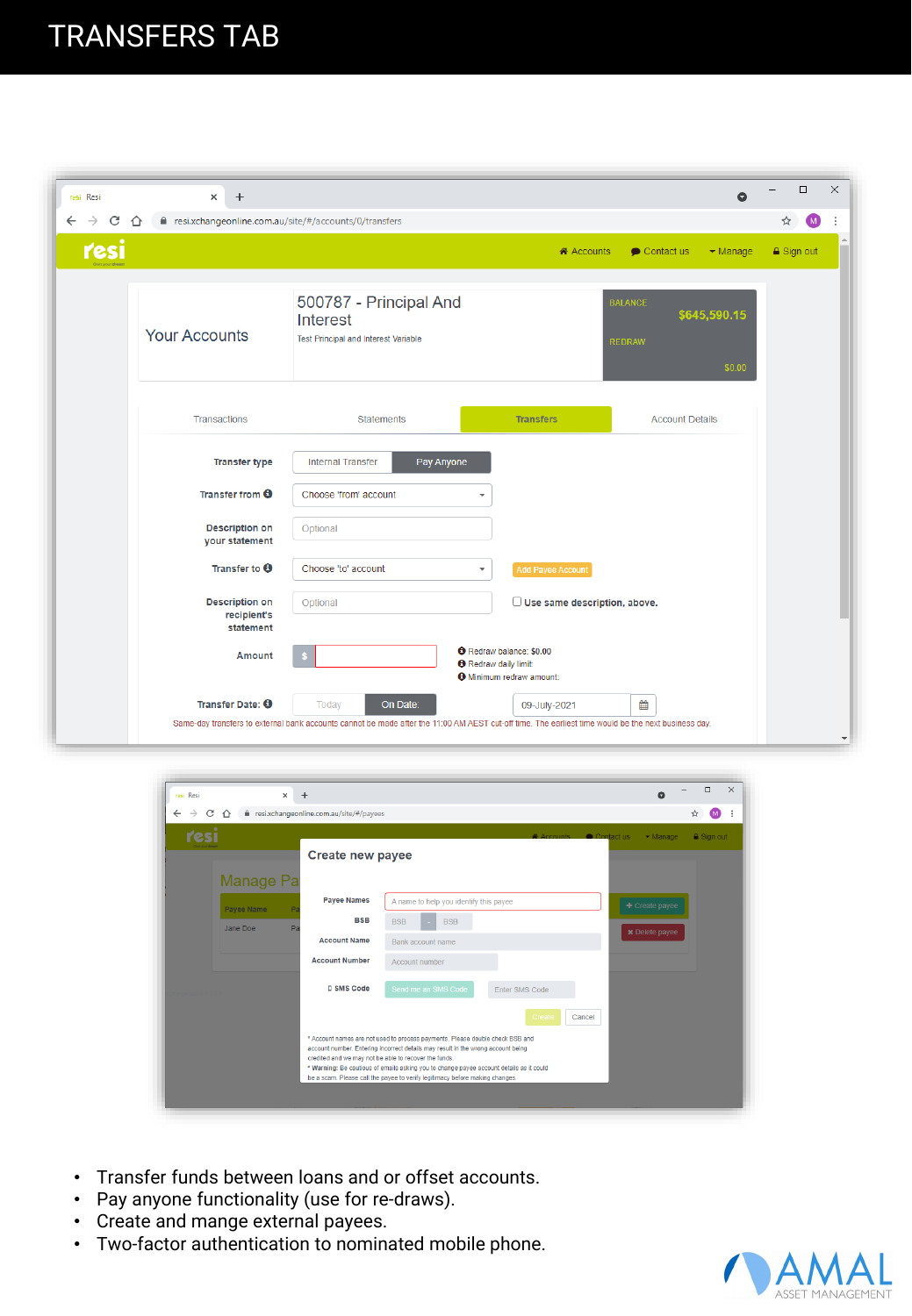### FUTURE PAYMENTS TAB



- View future payments input via the Transaction Tab.
- Cancel prior to processing.

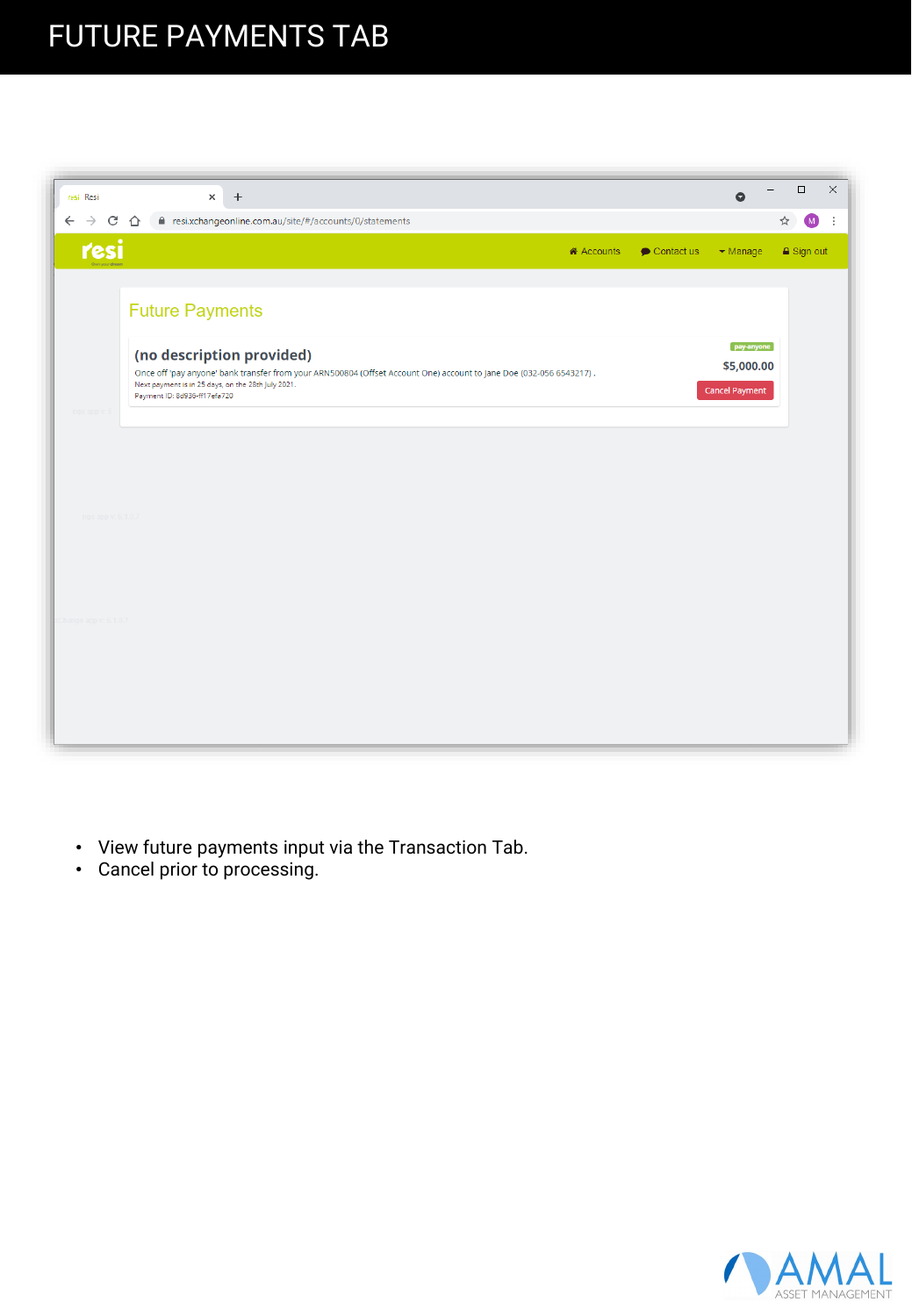## ACCOUNT DETAILS TAB

| $\ddot{}$<br>$\times$                                   |                                                                                          |                                                                                                                                                                                                   |                                 | $\bullet$                    | $\Box$               |
|---------------------------------------------------------|------------------------------------------------------------------------------------------|---------------------------------------------------------------------------------------------------------------------------------------------------------------------------------------------------|---------------------------------|------------------------------|----------------------|
| CΔ                                                      | e resi.xchangeonline.com.au/site/#/accounts/0/details                                    |                                                                                                                                                                                                   |                                 |                              | ☆<br>$\blacksquare$  |
| resi                                                    |                                                                                          | i Accounts                                                                                                                                                                                        | $\bullet$ Contact us            | $\blacktriangleright$ Manage | $\triangle$ Sign out |
| <b>Your Accounts</b>                                    | 500787 - Principal And<br><b>Interest</b><br><b>Test Principal and Interest Variable</b> |                                                                                                                                                                                                   | <b>BALANCE</b><br><b>REDRAW</b> | \$645,590.15<br>\$0.00       |                      |
| Transactions                                            | <b>Statements</b>                                                                        | <b>Transfers</b>                                                                                                                                                                                  |                                 | <b>Account Details</b>       |                      |
| Account                                                 |                                                                                          |                                                                                                                                                                                                   |                                 |                              |                      |
| <b>Account Name</b>                                     | <b>Test Principal and Interest</b><br>Variable                                           |                                                                                                                                                                                                   |                                 |                              |                      |
| <b>Details</b>                                          |                                                                                          |                                                                                                                                                                                                   |                                 |                              |                      |
| <b>Current outstanding Balance</b><br>Next Payment Date | \$645,590.15<br>not available                                                            | <b>Interest Rate</b><br>Next Payment Amount Due                                                                                                                                                   | 4.40%<br>not available          |                              |                      |
| <b>BPAY®</b>                                            |                                                                                          |                                                                                                                                                                                                   |                                 |                              |                      |
| Biller Code: 12345<br>Ref: 500 7874                     |                                                                                          | Telephone & Internet Banking - BPAY®<br>Contact your bank or financial institution to make this<br>payment from your cheque, savings, debit or<br>transaction account. More info: www.bpay.com.au |                                 |                              |                      |

• View account and product details.